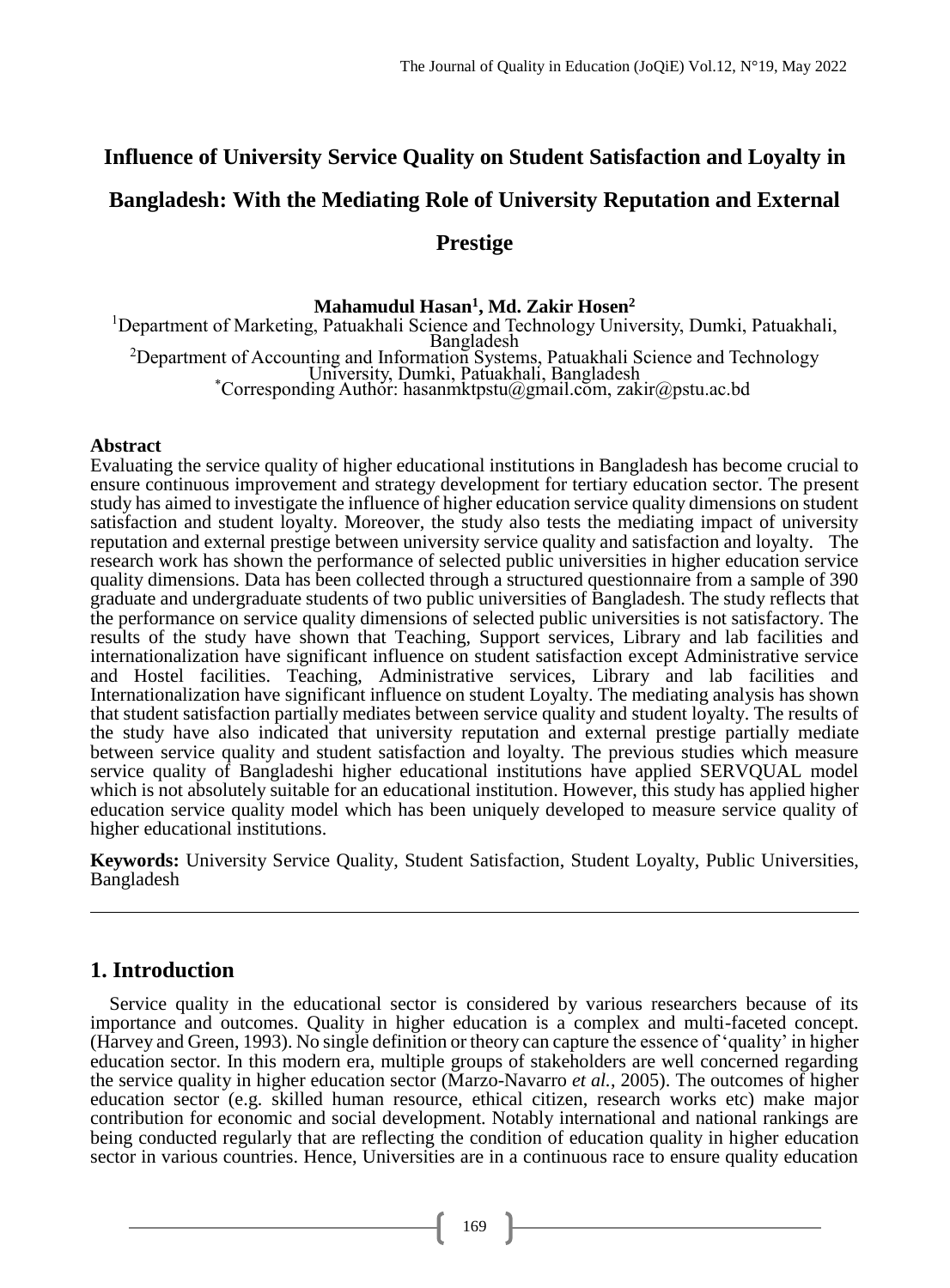for its students (Carvalho&Mota, 2010,DeShields, Kara, &Kaynak, 2005)

 Tertiary institutions had to be concerned regarding how their students feel about their educational experience (Bemowski, 1991). Moreover, Tertiary educators are being called to account for the quality of education that they provide (Abdullah,2006). Customer-orientation in higher education is a generally accepted principle and performance indicators should address student experience (Owlia and Aspinwall, 1997). In recent years universities in developing nations have followed the universities of developed world in adopting quality assurance to enhance the quality of their teaching, research and direct community service programs. The adoption and successful implementation of such quality assurance programs will be beneficial for the developing countries (Lim, 1999). The higher education service is considered the most effective tool for development in less developed countries. However, there is limited theoretical and empirical work on quality of higher education in the developing countries. In addition, it is difficult to get statistical data on quality of higher education from such countries due to bureaucratic and privacy issues (Maringe and Mourad, 2012).

Numerous studies have been conducted to investigate the influence of service quality dimensions on student satisfaction and loyalty in higher educational institutions all over the world from various country contexts. (Annamdevula and Bellamkonda, 2016; Mendez et al, 2009; Parahoo et al, 2013; Jiewanto,2013, Hanaysha ,2011). Several studies have been conducted in Bangladesh to investigate the influence of service quality and other factors on student satisfaction in higher educational institutions in Bangladesh ( Asaduzzaman et al, 2013 ; Mazumder et al, 2014 ; Osman et al, 2017). However, these studies have not made adequate representation of the real scenario because those studies have serious limitations in various terms. For instance, those studies have adapted service quality model from traditional business practices whereas separate service quality model which is more accurate than traditional service quality model and just for higher educational institutions have been utilized in other studies. The existing studies have also been suffered from limitations in research method contents. Moreover, only satisfaction has been investigated as a dependent variable in those works (Rashid and Rahman, 2017 ;Asaduzzaman et al,2013; Rouf et al, 2016). Moreover, important variables regarding higher educational institutions and service industry have not been covered which are emphasized in other scholarly works such as university reputation (Bontis and Booker, 2015) and external prestige (Sung and Yung,2008). Therefore, the existing works are not sufficient on this issue from Bangladeshi context and insufficient to provide directions to academicians and policymakers because the higher educational institutions in Bangladesh are facing enormous issues related to quality in education. At present, the shifting nature and requirement of higher education services and a raise in competitive intensity necessitates higher performance levels in universities of Bangladesh. To take appropriate measures about the quality improvement in universities, the policy makers must have to know regarding the existing service quality and the influencing factors that may affect student satisfaction and loyalty in higher educational institutions in Bangladesh. Hence, the current study aims to fulfil this objective by answering the following research questions: How public universities in Bangladesh are performing on higher educational service quality dimensions? Does higher educational service quality dimensions influence student satisfaction and loyalty? How university reputation and external prestige mediate between the overall service quality and student loyalty in public universities of Bangladesh?

# **2. Literature Review and Hypotheses Development**

# **2.1 Service Quality in Education**

O'Neill and Palmer (2004) define service quality in higher education as "the difference between what a student expects to receive and his/her perceptions of actual delivery". According to Hill (1995) the evaluation of service quality in the case of a student could range from encounters with office staff, to encounters with tutors, lecturers, the head of departments, etc. Oldfield and Baron (2000) stated that students have three main criteria that need to be satisfied with services. These has been labeled as Requisite encounters which essentially enable students to fulfill their study obligations; Acceptable encounters which students acknowledge as being desirable but not essential during their course of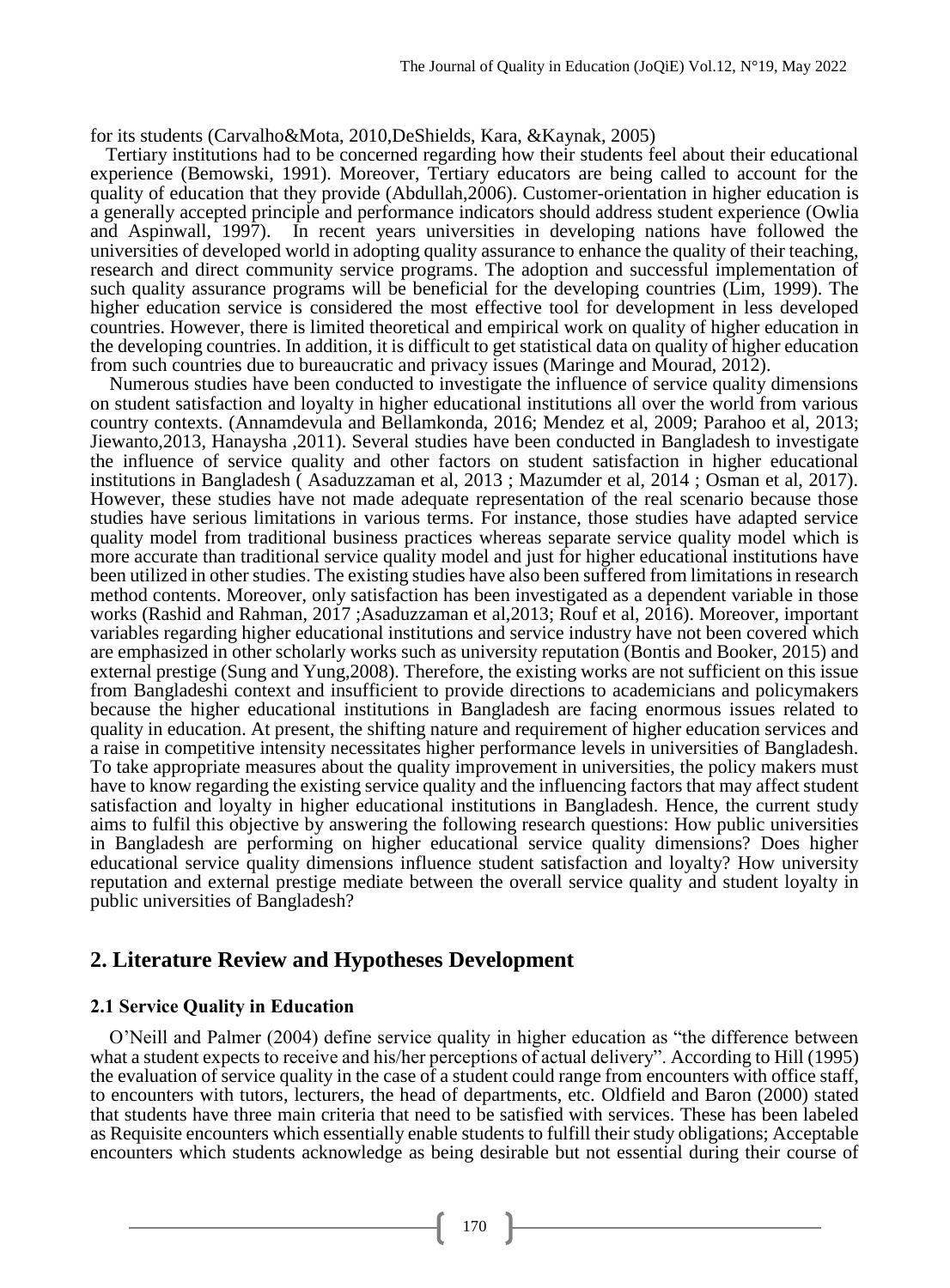study and Functional, an encounter of a practical or utilitarian nature.

### **2.2 Service Quality, Student Satisfaction and Student Loyalty**

Martha and Priyono (2018) showed a significant positive influence of service quality towards student satisfaction and significant positive influence of student satisfaction towards student loyalty in 13 universities and colleges in Riau Province . Nevertheless, there is no significant and positive influence on the relationship between service quality and student loyalty. Fares et al (2010) conducted a study to test the impact of service quality, student satisfaction and university reputation on student loyalty of the students of International Islamic University Malaysia (IIUM). The study showed a significant positive influence of independent variables on dependent variable.

Athiyaman (1997) showed that perceived quality is a consequence of consumer satisfaction. The study also showed the effect of perceived quality on communication behaviour. On both the analyses – that is, using the two different pre-enrolment attitude and disconfirmation measures – the effect of perceived quality on behavioural intention is greater than that of satisfaction. The results also suggest that pre-enrolment attitude has little or no direct effect on post-enrolment attitude. An important implication of this finding for higher education is that all service encounters should be managed to enhance consumer satisfaction. This in turn would enhance perceived quality.

Mendez et al (2009) hasexamined the relative importance of relationship pathways among key factors affecting student loyalty in the following order: perceived service quality, satisfaction, trust, and commitment. The findings reveal that perceived service quality and student satisfaction do not translate directly into student loyalty, but, rather, indirectly through the mediation of trust and commitment.

Annamdevalu and Bellakmonda (2014) has conducted a study in three oldest state universities in the state of Andhra Pradesh in India to find the relationships between service quality, student satisfaction and student loyalty in higher education sector using structural equation modelling. This study tested the proposed research model and proved the mediator role of student satisfaction between service quality and student loyalty. Service quality has been found to be an important input to student satisfaction.

### **2.3 Service Quality in higher education of Bangladesh**

Academicians, education thinkers, education researchers, education policy planners, and other stakeholders are in common consensus that the quality of higher education in Bangladesh has been deteriorating steadily, in some areas quite alarmingly, over the last two decades (Salahuddin & Aminuzzaman, 2011). Osman (2017) has conducted a study to explore the relationship between the dimensions of service quality model (SERVQUAL) and student satisfaction. Factor analysis, multiple regression, ttest, and Analysis of Variance (ANOVA) were employed to analyse data. A sample size of 119 was gathered from four private universities in Dhaka and respondents were students. Finally, 117 were found suitable for analysis. The study reveals that responsiveness, assurance, empathy, and student quality have significant influence on student satisfaction. Among these, assurance illustrated the strongest influence on student satisfaction followed by empathy and student quality. Asaduzzaman et al (2013) showed that the constructs of service quality dimensions are positively correlated with private university student's satisfaction in Bangladesh. Rouf et al (2016) found that the majority of students are satisfied with the facilities provided by universities in Bangladesh. However, the study has been conducted on 160 students of four public universities. The results of the study indicated that all the five dimensions of service quality were correlated with student satisfaction. Rashid and Rahman (2017) showed that there is a significant service gap in all the selected service dimensions such as learning, teaching, recognition, assessment system, internet and library facilities, campus life, and non-academic administration in a science and technology university of Bangladesh. The results also mirror that little more than half (54.1%) students are satisfied with the service quality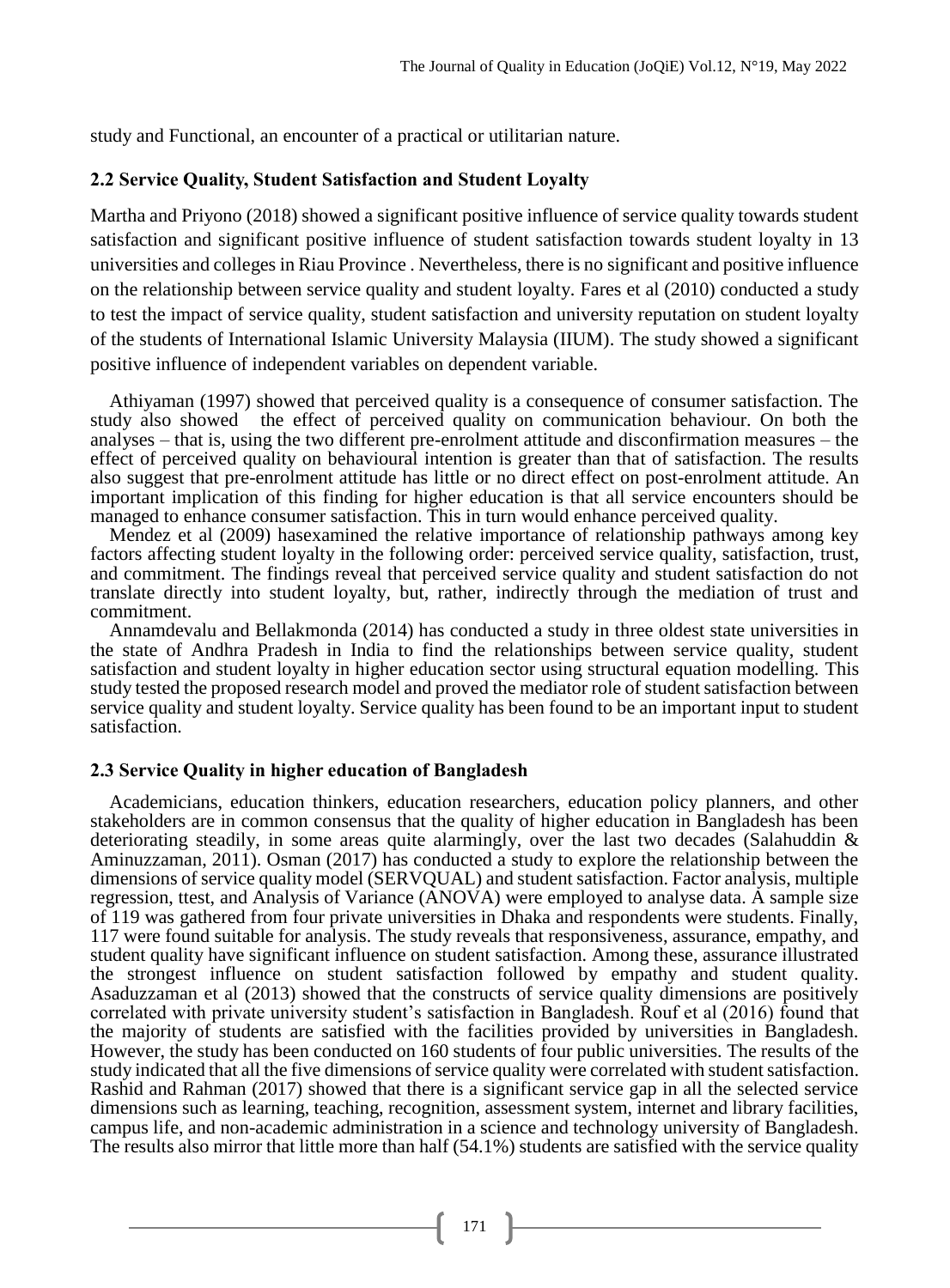of the selected university and almost similar proportion (52.1 %) of the students have future interest in studying in the same university. Based on the above-mentioned literature review we can propose the following hypotheses:

**H1**: Higher education service quality dimensions (Teaching, Administrative service, Support services, Hostel facilities, Internationalization , Library and lab facilities) have significant influence on student satisfaction of public universities of Bangladesh.

**H2**: Higher education service quality dimensions (Teaching, Administrative service, Support services, Hostel facilities, Internationalization, Library and lab facilities) have significant influence on student Loyalty of public universities of Bangladesh.

**H3**: Student satisfaction mediates the relationship between service quality and student loyalty in public universities of Bangladesh.

University Service quality, University Reputation, Student Satisfaction and Student Loyalty

The link between satisfaction and reputation has received minimal attention and it was found that satisfaction leads to reputation (Anderson and Sullivan, 1993). Parahoo et al (2013) has showed that that the drivers of student satisfaction in the Gulf regiontend to be different from those determined in western contexts, with university reputation playing a key role. Booker and Serenko (2015) showed that organizational reputation mediates the relationship between satisfaction and loyalty. Jiewonto (2012) has conducted a case study that aimed to identify the influence of SERVQUAL to word of mouth influence mediated by student satisfaction and university image. The results indicated that SERVQUAL had a positive impact to the student satisfaction and university image, and then it impacted to the positive WOM Intention. Therefore, based on the discussion and aims of the research we can propose the following hypotheses:

**H4**: University Reputation has a mediating role between university service quality and student satisfaction in public universities of Bangladesh.

**H5**: University Reputation has a mediating role between university service quality and student Loyalty in public universities of Bangladesh.

### **2.4 University Service quality, External Image, Student Satisfaction and Student Loyalty**

An individual's beliefs about how outsiders view the organization is referred to as construed external image (Dutton et al., 1994) or perceived external prestige (PEP; Smidts et al., 2001).

Sung and Yung (2008) stated that it is possible that members of the same organization have different perceptions of its external prestige. Among several attempts to assess the quality of programs in higher education, rankings and ratings generated by third parties or agencies are often used to attract prospective students. Carmeli (2005) stated that when assessing an organization's prestige, people who are external consider different aspects of the organization. On the other hand, insiders develop their own view about the organization and its values, and evaluate how outsiders view their organization. Andreasen (1997) showed that Corporate image is positively correlated with perceived quality, customer satisfaction, and customer loyalty. Sung and Yung  $(2008)$  proved that perceived external prestige has the strongest impact on students' positive attitudes.

Therefore, based on the discussion and aims of the research we can propose the following hypotheses:

**H6**: External Image has a mediating role between university service quality and student satisfaction in public universities of Bangladesh.

**H7**: External Image has a mediating role between university service quality and student Loyalty in public universities of Bangladesh.

On the basis of the above-mentioned literature review and proposed hypothesis we have formulated the conceptual framework of the study as below: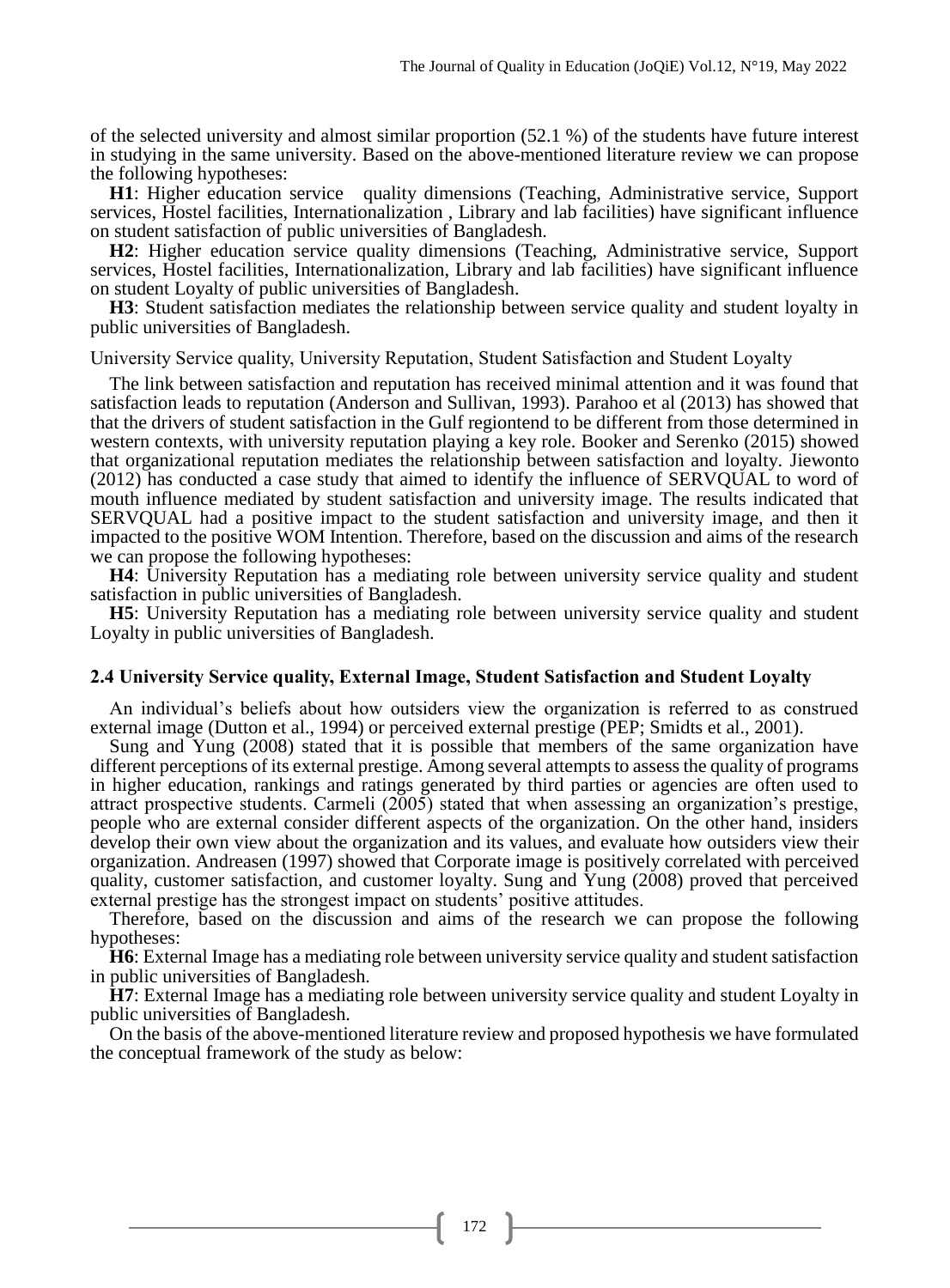

**Figure 1.** Conceptual Framework

 The conceptual framework shows that the dimensions of higher education service quality model have influence on student satisfaction and student loyalty. The figure shows that university reputation and external prestige have mediating influence between university service quality and student satisfaction. The figure also shows that university reputation and external prestige have mediating influence between university service quality and student loyalty.

# **3. Methodology**

The research philosophy of this study is based on positivism. The study has developed hypotheses from previous studies and then test those hypotheses through empirical testing. This study is descriptive and quantitative in nature aiming to investigate the impact of university service quality dimensions on student satisfaction and student loyalty with the Mediating Role of External prestige and University Reputation.

# **3.1 Selection of Sample and Data Collection**

The study is empirical and based on the primary data. The data has been collected from students of selected public universities of Bangladesh. The population of the study consists of the students of two public universities from the southern part of Bangladesh. The data collection has been carried out on a sample of 500 respondents, through the distribution of structured questionnaires in November- December, 2019. The respondents of the study have been chosen through simple random sampling. All of the respondents who have participated in the study are students of tworecognized public university in Bangladesh (Patuakhali Science and Technology University and Barisal University). A group of BBA students has been given proper instructions and sent as interviewers. The questionnaire has been compiled in such a way that extensive information can be collected on the demographic characteristics of the respondents. The questionnaire contains items regarding students' views on performance on higher education service quality dimensions in their universities,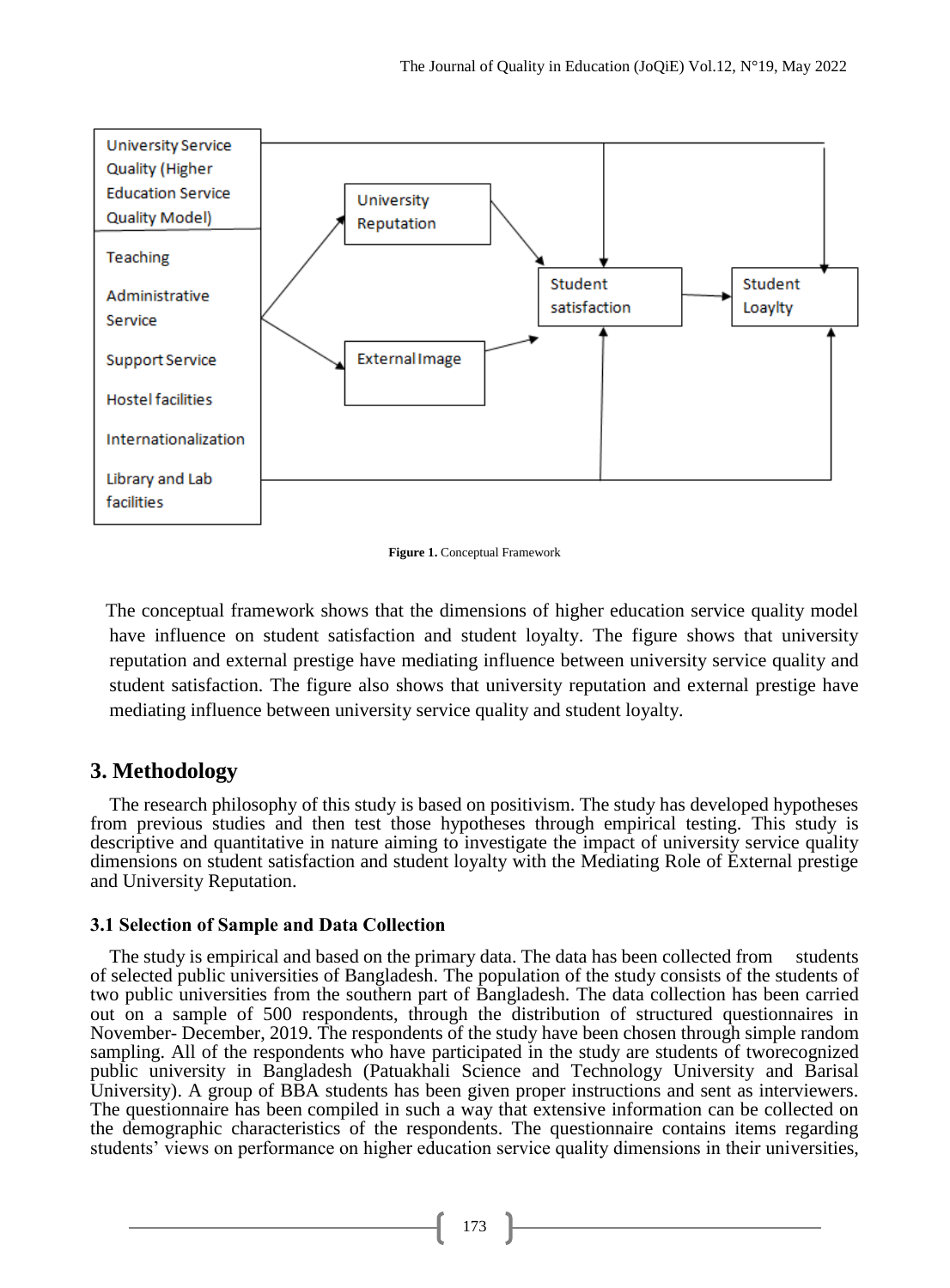their perception on university reputation and external image, student satisfaction and loyalty toward their university. Around 500 questions have been distributed in the selected public universities of Bangladesh and 390 filled up respondents completed the questionnaire. Hence, the response rate is 78% which is quite satisfactory.

# **3.2 Method of Data Analysis**

The statistical package SPSS (version 23.0) has been used for data analysis. The reliability and validity of the questionnaire items have been checked through Cronbach's alpha values, composite reliability, and average variance extraction values. The values of reliability and validity testing cross the cut off values to justify the measurement items.

Structural Equation model has been used to investigate the impact of impact of university service quality dimensions on student satisfaction and student loyalty with the Mediating Role of External prestige and University Reputation. The study investigates the direct and indirect impact of independent and mediating variables on dependent variables. Hence, SEM is an appropriate tool to investigate such relationships.

# **3.3 Scale and Measurement**

Higher education service quality performance has been considered multidimensional construct consisting of five elements: Teaching, Administrative service, support service, hostel facilities and social and environmentally responsible dimensions. Each of the components have been measured reliably with multi-item scales. The researchers measure higher education service quality dimensions, student satisfaction, loyalty, university reputation and external prestige through five-point Likert scale  $(1 =$  strongly disagree" and  $5 =$  Strongly agree. The researchers will adapt questionnaire items from Allemdevula and Bellamkonda (2016) to measure the higher education service quality performance, student satisfaction and loyalty. The measurement items used by Allemdevula and Bellamkonda (2016) can be applied in Bangladeshi context because the factors adopted by this study are consistent and common for any higher educational institution's service quality performance. Moreover, the study has been conducted on India which is a neighboring country of Bangladesh. To measure university reputation and external image the researchers will adapt questionnaire items from Sung and Yang (1997).

# **4. Results and Discussions**

# **Demographic Characteristics of the Respondents**

Among the 390 respondents more than 70 % are male and rest are female. More than 80 percent of the respondents are undergraduate level students from different semesters. As more students enrolled in undergraduate levels in higher educational institutions in Bangladesh ; hence the inclusion of more undergraduate level students is appropriate here. More than 95% respondents of the study are unmarried which is quite reflective of the original scenario.

# **Reliability and Validity Analysis**

To verify the discriminant validity and convergent validity of the variables, confirmatory factor analyses (CFA) were conducted. The measurement models showed a good fit between the model and the data. Although the chi square was significant, the values of CFI, AGFI, RMR and GFI are within satisfactory level which ensures good fit of the model. The significance of the *t*-values for each path coefficient of the CFA model was evaluated to ensure convergent validity (Fornell and Lacker, 1981); the construct's estimated average variance extracted (AVE) was above .50 and the composite reliability (CR) was above .70 confirming the convergent validity. According to Fornell and Lacker (1981), for a construct to demonstrate discriminant validity, all of the construct AVE estimates should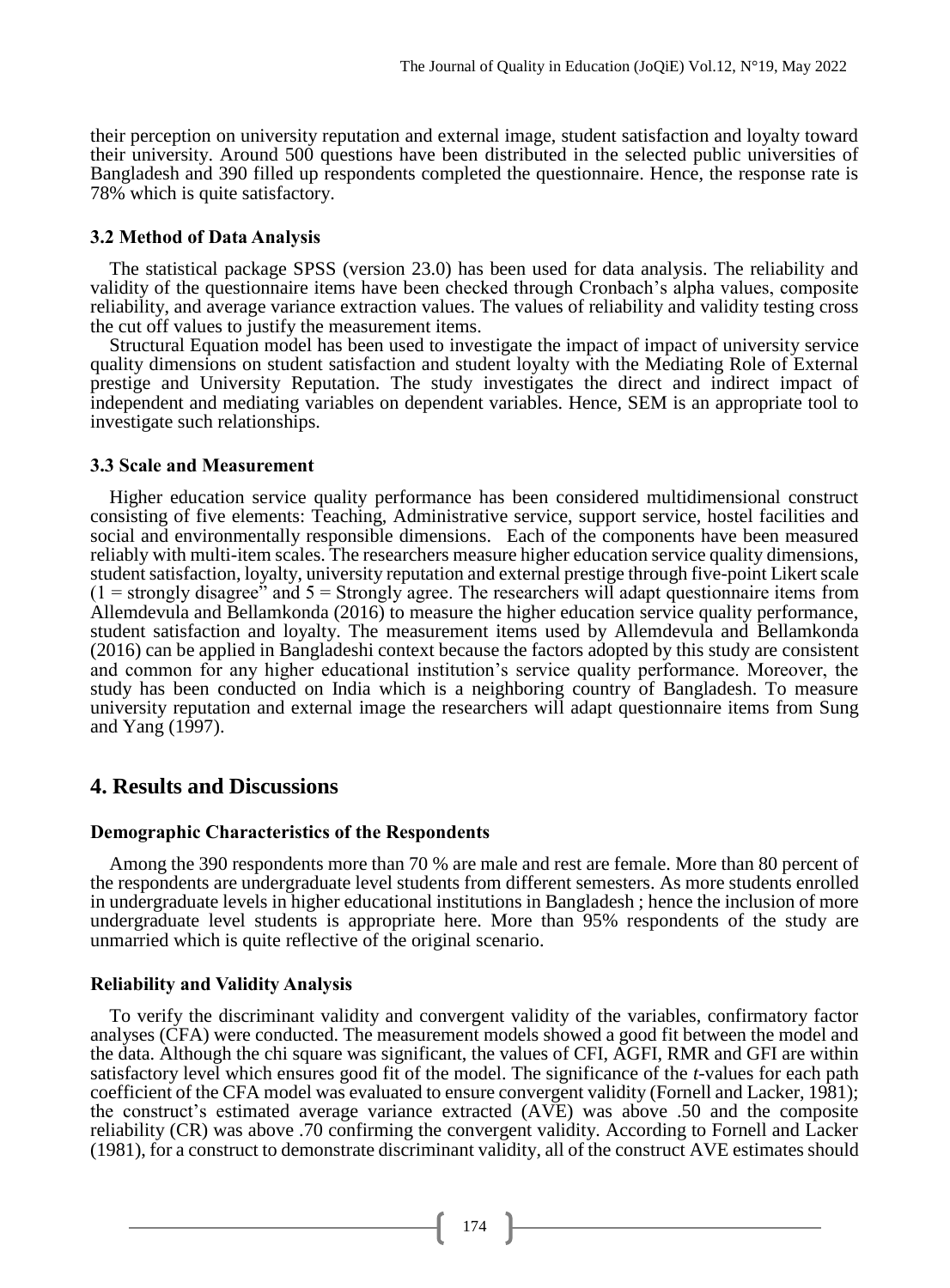be larger than the corresponding squared inter construct correlation estimates. All of the constructs passed this requirement and thus convergent validity was confirmed.

| <b>University Service</b><br>Quality<br><b>Dimensions</b> | Sample<br>Size | <b>Mean</b><br><b>Value</b> | <b>Standard</b><br><b>Deviation</b> |
|-----------------------------------------------------------|----------------|-----------------------------|-------------------------------------|
| Teaching                                                  | 390            | 3.46                        | 0.69                                |
| Administrative<br>Service                                 | 390            | 2.72                        | 0.96                                |
| <b>Support Services</b>                                   | 390            | 2.97                        | 0.73                                |
| Library and Lab<br>Facilities                             | 390            | 2.84                        | 1.14                                |
| <b>Hostel Facilities</b>                                  | 390            | 2.79                        | 1.04                                |
| Internationalization                                      | 390            | 2.96                        | 1.11                                |
| Satisfaction                                              | 390            | 3.15                        | 0.92                                |
| Loyalty                                                   | 390            | 3.01                        | 0.84                                |
| University<br>Reputation                                  | 390            | 3.08                        | 0.83                                |
| <b>External Prestige</b>                                  | 390            | 3.25                        | 0.78                                |

**Table 1.** Performance in Higher Education Service Quality Dimensions

Table 1 shows the mean value of university service quality dimensions from the perspectives of public universities of Bangladesh. As far as these descriptive statistics is concerned, the performance of the universities on "Teaching" dimension is at the highest level (with a mean value of 3.46 on a 5 point Likert scale) in comparison to other quality dimensions. The other five dimensions which are Administrative service, Support services, Library and Lab facilities, Hostel facilities and Internationalization have mean value below 3.00 (neutral value). The result indicates that the students consider that service quality on these dimensions is not up to the level.

| Hypothesized<br>Relationship  | Estimate | S.E. | C.R.    |       |
|-------------------------------|----------|------|---------|-------|
| Teaching                      | .312     | .051 | 5.550   | ***   |
| Administrative<br>services    | $-.015$  | .037 | 4.484   | .678  |
| <b>Support Services</b>       | .131     | .048 | $-.517$ | .007  |
| Library and Lab<br>facilities | .178     | .031 | 7.519   | ***   |
| <b>Hostel Facilities</b>      | $-.044$  | .034 | 1.667   | .201  |
| Internationalization          | .323     | .032 | 2.089   | $***$ |

**Table 2.** Impact of University Service Quality Dimensions on Student Satisfaction

Table 2 shows the summarized results of H1. The hypothesized relationships of Teaching, support services, Library and lab facilities, and internationalization are significant with 5% significance level (P value  $< 0.05$ ). However, Administrative services and Hostel facilities have insignificant influence on student satisfaction level. Therefore, Hypotheses 1 is not fully supported but partially supported.

Table 3. Impact of University Service Quality Dimensions on Student Loyalty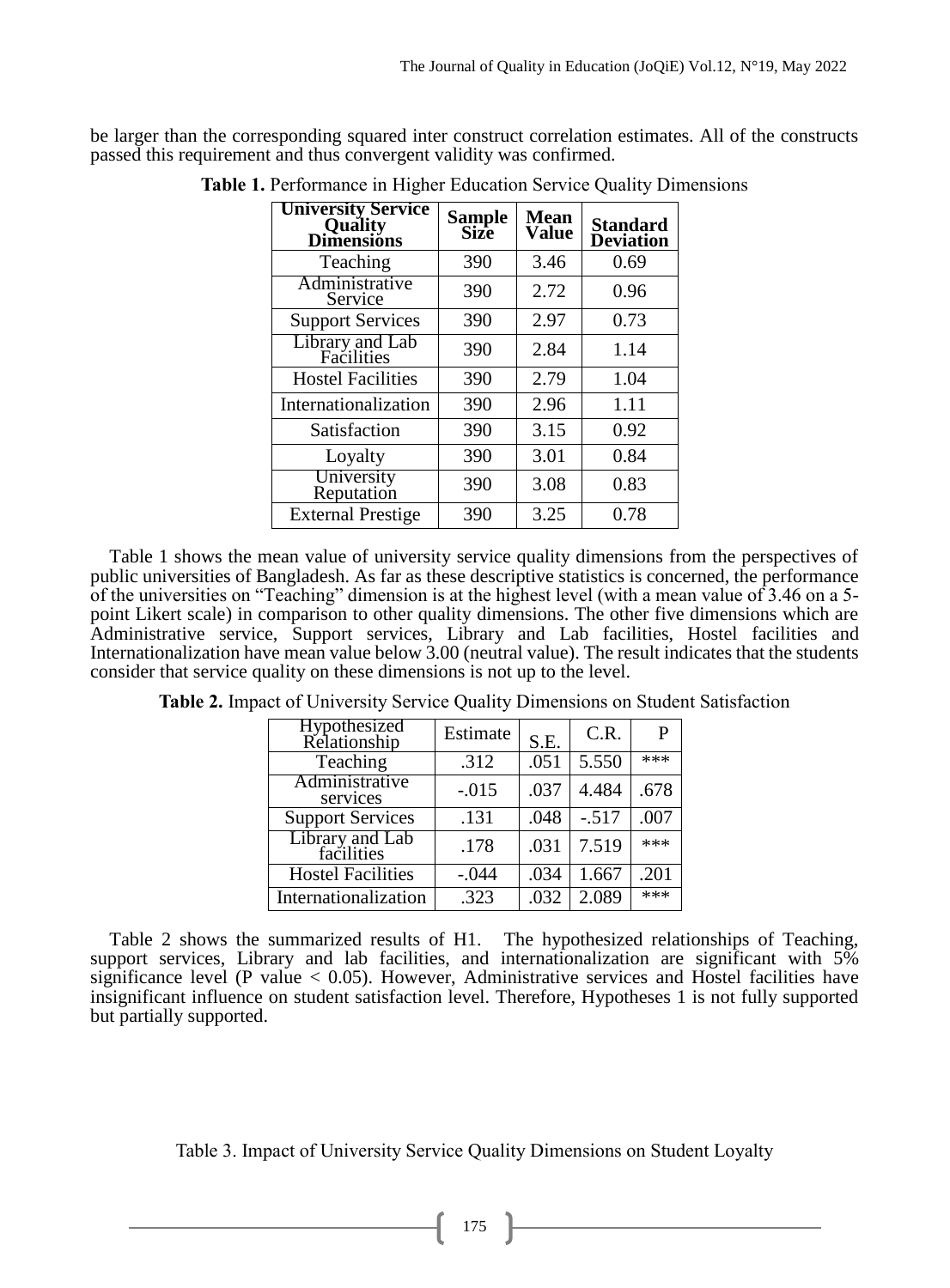| <b>Hypothesized Relationship</b> | <b>Estimate</b> | S.E. | C.R.     | P    |
|----------------------------------|-----------------|------|----------|------|
| Teaching                         | .274            | .049 | 6.086    | ***  |
| Administrative services          | .160            | .036 | $-.415$  | ***  |
| <b>Support Services</b>          | $-.024$         | .047 | 2.707    | .605 |
| Library and Lab facilities       | .226            | .030 | 5.739    | ***  |
| <b>Hostel Facilities</b>         | .055            | .033 | $-1.278$ | .095 |
| Internationalization             | .064            | .031 | 10.128   | .037 |

Table 3 shows the summarized results of H2. The results depict that Teaching, Administrative services, Library and lab facilities, and internationalization have significant positive influence on student loyalty level with 5% significance level (P value less than 0.05). However, support services and Hostel facilities have insignificant influence on student loyalty level(P value 0.605 and 0.095 respectively). Therefore, Hypotheses 2 is not fully supported but partially supported.

*Table 4* 

| <b>Mediating Path</b>                                             | <b>Direct Effect</b><br>without<br><b>Mediator</b><br><b>Variables</b><br>with<br><b>Significance</b><br>level | <b>Direct Effect of</b><br>Independent<br>Variable on Mediator<br><b>Variable with</b><br>significance | <b>Direct Effect</b><br>оť<br>Independent<br>and<br>mediating<br>Variable<br>with<br>significance | <b>Comme</b><br>nt       |
|-------------------------------------------------------------------|----------------------------------------------------------------------------------------------------------------|--------------------------------------------------------------------------------------------------------|---------------------------------------------------------------------------------------------------|--------------------------|
| Service Quality to<br>Satisfaction to<br>Lovalty                  | 3.26(0.00)                                                                                                     | 4.04(0.00)                                                                                             | 2.22(0.00)                                                                                        | Partial<br>Mediatio<br>n |
| Service Quality to<br>University<br>Reputation to<br>Satisfaction | 4.04(0.00)                                                                                                     | 3.293(0.00)                                                                                            | 3.348(0.00)                                                                                       | Partial<br>Mediatio<br>n |
| Service Quality to<br>University<br>Reputation to<br>Loyalty      | 3.26(0.00)                                                                                                     | 3.293(0.00)                                                                                            | 1.860(0.00)                                                                                       | Partial<br>Mediatio<br>n |
| Service Quality to<br>External Prestige to<br>Satisfaction        | 4.04(0.00)                                                                                                     | 4.93(0.00)                                                                                             | 3.488(0.00)                                                                                       | Partial<br>Mediatio<br>n |
| Service Quality to<br>External Prestige to<br>Loyalty             | 3.26(0.00)                                                                                                     | 4.93(0.00)                                                                                             | 2.389(0.00)                                                                                       | Partial<br>Mediatio<br>n |

Baron and Kenny approach was followed to test the mediating effects of the variables in the study to test H3, H4, H5, H6 and H7. Table 4 shows that student satisfaction has a partial mediating effect between university service quality and student loyalty. The direct impact of service quality on loyalty has coefficient value of 3.26 (P value  $= 0.00$ ) but the coefficient value has reduced with the inclusion of mediatingvariable student satisfaction (coefficient value 2.22, P value=0.00). Hence, H3 has been partially accepted. Moreover, the table also shows that university reputation and external prestige partially mediates the impact of universityservice quality on student satisfaction and student loyalty. The coefficient value of direct impact of service quality to student satisfaction  $(4.04, P$  value  $= 0.00)$ has reduced (3.348, P value 0.00) when tested with university reputation (3.348, P value=0.00). The inclusion of university reputation has also reduced the coefficient value from 3.26 (P value 0.00) to 1.86 (p value 0.00) when tested with the impact of service quality to student loyalty. The mediating impact of external prestige has also showed the partial mediating impact on the influence of service quality to satisfaction and service quality to loyalty relationship. Therefore, H4, H5, H6 and H7 are all partially accepted.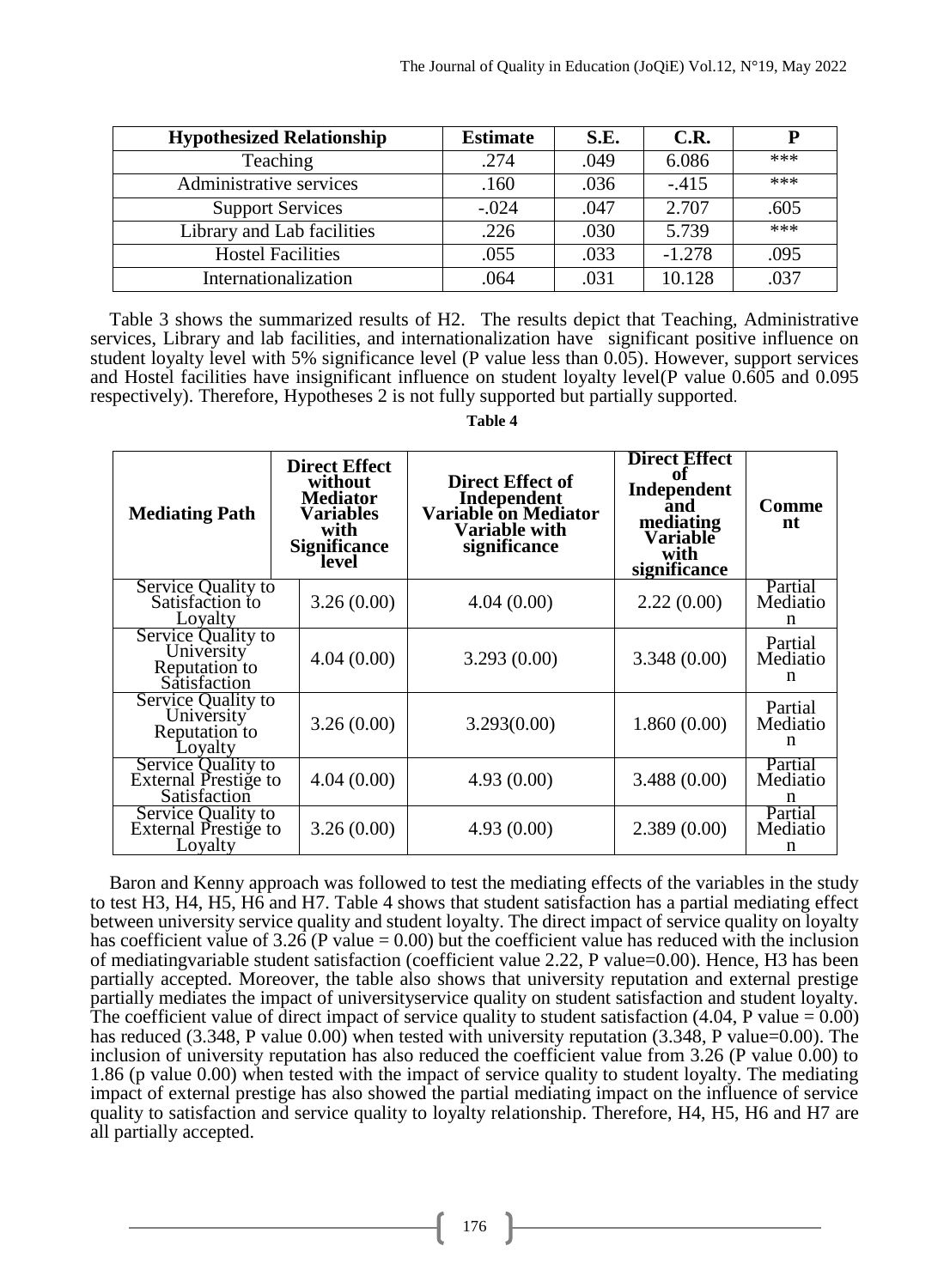# **5. Findings and Managerial Implications**

The research aims to investigate the performance of public universities service quality through the application of higher education service quality model.

Moreover, the study aims to show the influence of higher education service quality dimensions on student satisfaction and loyalty. The research shows the mediating influence of student satisfaction between university service quality and student loyalty. The study also shows the mediating influence of external image and university reputation between the influence of university service quality on student loyalty and student satisfaction. The result of the study is consistent with several prior studies (Asaduzzaman et al ,2013; Rashid and Rahman ,2017; Osman, 2017; Annamdevalu and Bellakmonda ,2014; Mendez et al ,2009; Serenko ,2015; Jiewonto ,2012; Yung, 2008). However, the findings of the study are somewhat inconsistent with some other prior studies such as Rouf et al (2016).

The result of the study shows that the performance on service quality is below satisfactory below. The performance on significant dimensions of higher education service quality which are administrative service, support services, library and lab facilities, Internationalization and hostel facilities are below neutral value from the perspective of students. The performance on 'Teaching' dimension is highest in comparison to other dimensions but not at a satisfactorily level. Hence, there are lots of areas where administration and policymakers must focus to improve the performance level. This is worth mentioning that without sufficient amount of financial allocation it will be tough for university administrations to perform well in performance dimensions especially in library and lab facilities, hostel facilities and support services areas. The allocation of budget from the government for public universities are the main source of financial resource to work in such areas. However, the allocated budget for the public universities is not up to the level since there are many public universities in Bangladesh and all the universities do not get the sufficient amount of budget. Hence, universities must find alternative ways of funding to develop their performance level. Many foreign universities have strong alumni and corporate network through which a huge amount of funding has been managed. In addition to that those universities have their own earning sources and they employ students as part time students in many of their official works which practice is totally absent in Bangladesh. In public universities in Bangladesh many people are employed and lots of money has been spent there; hence, such type of cost cutting measures can assist a lot the university administrations.

The study demonstrates that Teaching, support services, Library and Lab facilities, and Internationalization have significant positive impact on student satisfaction. Therefore, authorities and academic policymakers must take appropriate steps to improve in those performance dimensions. Nevertheless, a surprising finding of the study is that administrative service and hostel facilities have no significant impact on student satisfaction. A probable reason is in Bangladesh, students of public university have very little contact with administrative service employees. Every public university in Bangladesh offers accommodation to the students with a little charge and it has become a common trend. Hence, a possible explanation for insignificant effect of hostel facilities on satisfaction is this factor has been considered a 'hygiene' factor by the students and the absence of this factor with proper performance can cause serious dissatisfaction on the students.

The study depicts that Teaching, Administrative service, Library and lab facilities, and Internationalization have significant impact on student loyalty. An important fact is 'Administrative service' has been proven as a significant factor to enhance customer loyalty although this factor has not shown significant impact on student satisfaction. This finding implies an important direction that to recommend other students and to spread positive word of mouth university policymakers should emphasize on an efficient 'Administrative Service'.

The study shows that university reputation and external prestige mediates the relationship between university service quality and student satisfaction. However, the perception of the students regarding their university reputation and external image is not up to the mark. Hence, there are lots of scopes to do positive contributions on these two factors. At present, several international rankings exist to evaluate the quality of universities which are situated all over the world. However, the position of the universities in Bangladesh in those rankings are not satisfactory. University administrations must take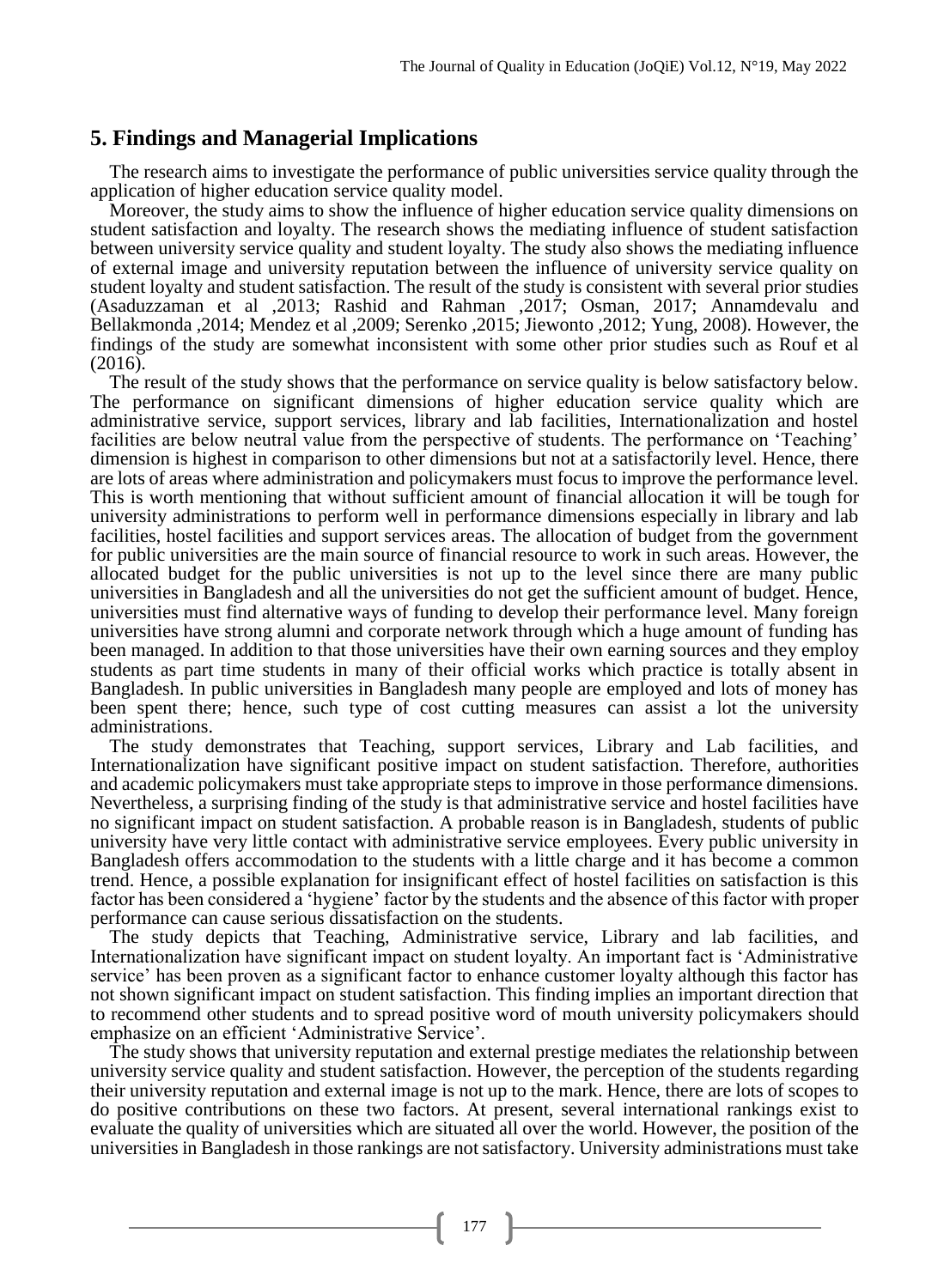appropriate measures to secure a good position in those rankings. The public relation departments of the public universities in Bangladesh are not so excelled to enhance and protect the reputation and image of the universities to the outsiders. The personnel who are responsible in those positions have insufficient expertise due to the lack of training and relevant academic background. Hence, appropriate measures should be taken here to ensure that the personnel who will be responsible to work for the image of the university are expert enough. Another issue is the internet existence of the public universities is quite poor. Now a day's people search the websites of a particular university to gain information regarding teacher's profile, rankings, research projects run but a particular university etc. But most of the public universities are not concerned regarding this issue and don't update significant information which can't demonstrate the actual status of that particular university. The universities in North America and Europe maintain official Facebook and twitter pages where stakeholders can contact and get required information.

# **6. Limitations and Future Research Directions**

This research is not without limitations that may create opportunities for future work. Since our findings cannot be generalized in other settings, therefore future studies could test this model with larger random samples or samples from stakeholders. Future studies could replicate the model in other higher educational institutions. While this research primarily used a quantitative approach to achieve the study objectives, incorporating a qualitative or a meta analysis approach into the proposed framework, may help future studies to develop a more comprehensive theoretical framework. The inclusion of other important factors or more in-depth study on a single service quality dimension of the university can provide useful insight. The service quality model can be adapted and implemented for primary and secondary education sector of Bangladesh to get a holistic view on the quality of overall education sector .

# **Acknowledgement**

The research work has been funded by the Research Training centre, Patuakhali Science and Technology University.

# **Appendix 1**

### **Measurement Items**

### Teaching

- 1. Teachers complete Syllabus on time
- 2. Teachers follow syllabus strictly
- 3. Teachers responsive and Accessible
- 4. Teachers Continuously evaluate the student's performance
- 5. Teachers follow good Teaching

### Practices

- 6. Department has Sufficient Academic Staff
- 7. Teachers treat all students in equal manner
- 6. Students are Informed promptly of Changes in the university

### **Administrative Services**

- 1.Admin Staffs Provide Service without delay.
- 2. Admin staffs are courteous and Willing to help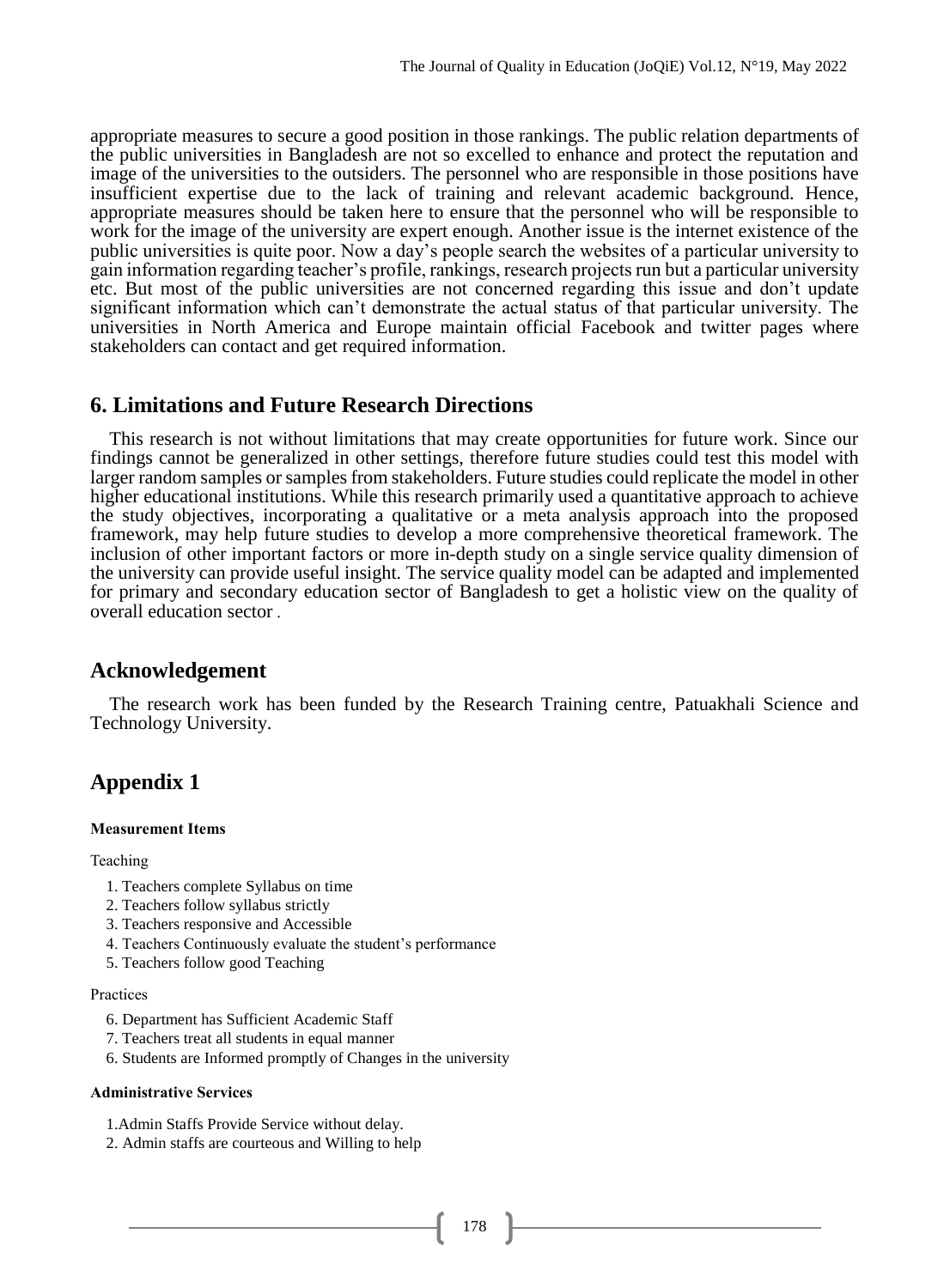- 3. Admin Staffs Provide Error free work
- 4. Admin maintains accurate and

Retrieval Records

- 5. Admin staffs are accessible during Office hours
- 6. Students are Informed promptly of Changes in the university

### **Support Services**

- 1. This University has Sports & Recreation Facilities
- 2. This University has Safety and Security

### Measures

- 3. This University Provides Good Medical Services
- 4. This University has good Internet Facilities
- 5. This University provides Counselling

### Services

Hostel Facilities

1. University hostels provide Quality

### Food

- 2. Maintenance of Hostels is satisfactory in this university
- 3. This University has adequate hostel facilities.

### **Library and lab facilities**

- 1. Library has Sufficient resources
- 2. University has adequate Computer

Lab facilities

3. Department has adequate facilities

### **Internationalization**

- 1. University has Students from abroad
- 2. University promotes International

### Activities

3. University has teachers from abroad

### **Satisfaction**

- 1. I am happy with the service I receive from the University
- 2. My opinion about the University service quality is favourable
- 3. I am satisfied with what I receive as a student from this university

### **Loyalty**

- 1. If I were faced with the same choice again, I would still choose the same university
- 2. I'd recommend my university to someone else to prepare for a career
- 3. I feel proud to study in this University
- 4. I prefer to study Higher Studies in this University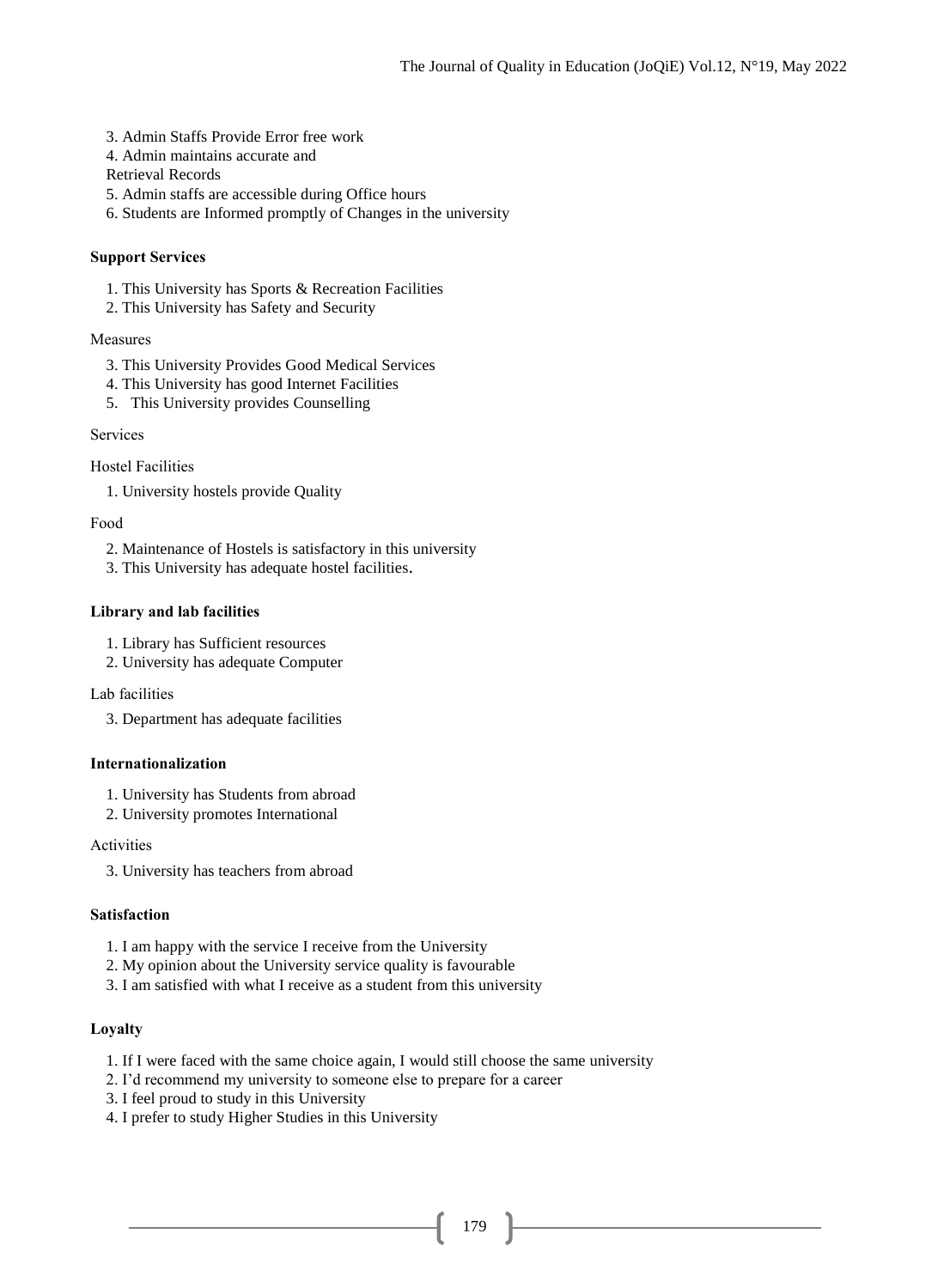### **University Reputation**

- 1. This university puts student care as the top priority
- 2. This university looks like a university with strong prospects for future growth;
- 3. This university is well-managed
- 4. This university is socially responsible
- 5. This university is financially sound

### **External prestige**

- 1. This university is looked upon as a prestigious University in society overall
- 2. I think my friends and family members think highly of this university
- 3. This university successfully retains a prestigious place in various university ranking systems;
- 4. media coverage about this university is very positive.

# **REFERENCES**

- [1] Abdullah, F. (2006). Measuring service quality in higher education: HEdPERF versus SERVPERF. Marketing Intelligence & Planning.Abu Rashed Osman, D., Sarkar, J. B., & Islam, E. M. S. (2017). Revisiting Student Satisfaction Through SERVQUAL: Private Tertiary Education Perspective. British Journal of Education, 5(11), 119-137.
- [2] Anderson, E.W. and Sullivan, M.W. (1993), "The antecedents and consequences of customersatisfaction for firms", Marketing Science, Vol. 12 No. 2, pp. 125-43.
- [3] Annamdevula, S and Bellamkonda, R.S. (2016) "The effects of service quality on student loyalty: the mediating role of student satisfaction", Journal of Modelling in Management, Vol. 11 Issue: 2, pp.446-462,<https://doi.org/10.1108/JM2-04-2014-0031>
- [4] Andreassen, T. W., &Lindestad, B. (1998). Customer loyalty and complex services. *International Journal of service Industry management*
- [5] Asaduzzaman, Hossain, M. Rahman, M (2013) " Service quality and student satisfaction: a case study on private universities in Bangladesh" International Journal of Economics, Finance and Management Sciences2013; 1(3): 128-135
- [6] Athiyaman, A. (1997). Linking student satisfaction and service quality perceptions: the case of university education. *European journal of marketing*, *31*(7), 528-540.
- [7] Bemowski, K. (1991) "Restoring the pillars of higher education», Quality Progress, October. 37-42
- [8] Carvalho, S. W., &Mota, M.de O. (2010). The role of trust in creating value and student loyaltyin relational exchanges between higher education institutions and their students. Journal ofMarketing for Higher Education, 20, 145–165.
- [9] DeShields, O. W. Jr., Kara, A., &Kaynak, E. (2005). Determinants of business student satisfaction and retention in higher education. International Journal of Educational Management,19(2), 128– 139.
- [10] Dutton, J. E., Dukerich, J. M., &Harquail, C. V. (1994). Organizational images and memberidentification. Administrative Science Quarterly, 39, 239–263.
- [11] Fares, D., Achour, M., &Kachkar, O. (2014). The Impact of Service Quality , Student Satisfaction , and University Reputation on Student Loyalty : A Case Study of International Students in.
- [12] Fornell, C., Lacker, D.F., 1981. Evaluating structural equation models with unobservable variables and measurement error. Journal of Marketing Research. 18, 39–50.
- [13] Harvey, L. and Green, D. (1993), "Defining quality", *Assessment and Evaluation in HigherEducation*, Vol. 18 No. 1, pp. 9-34.